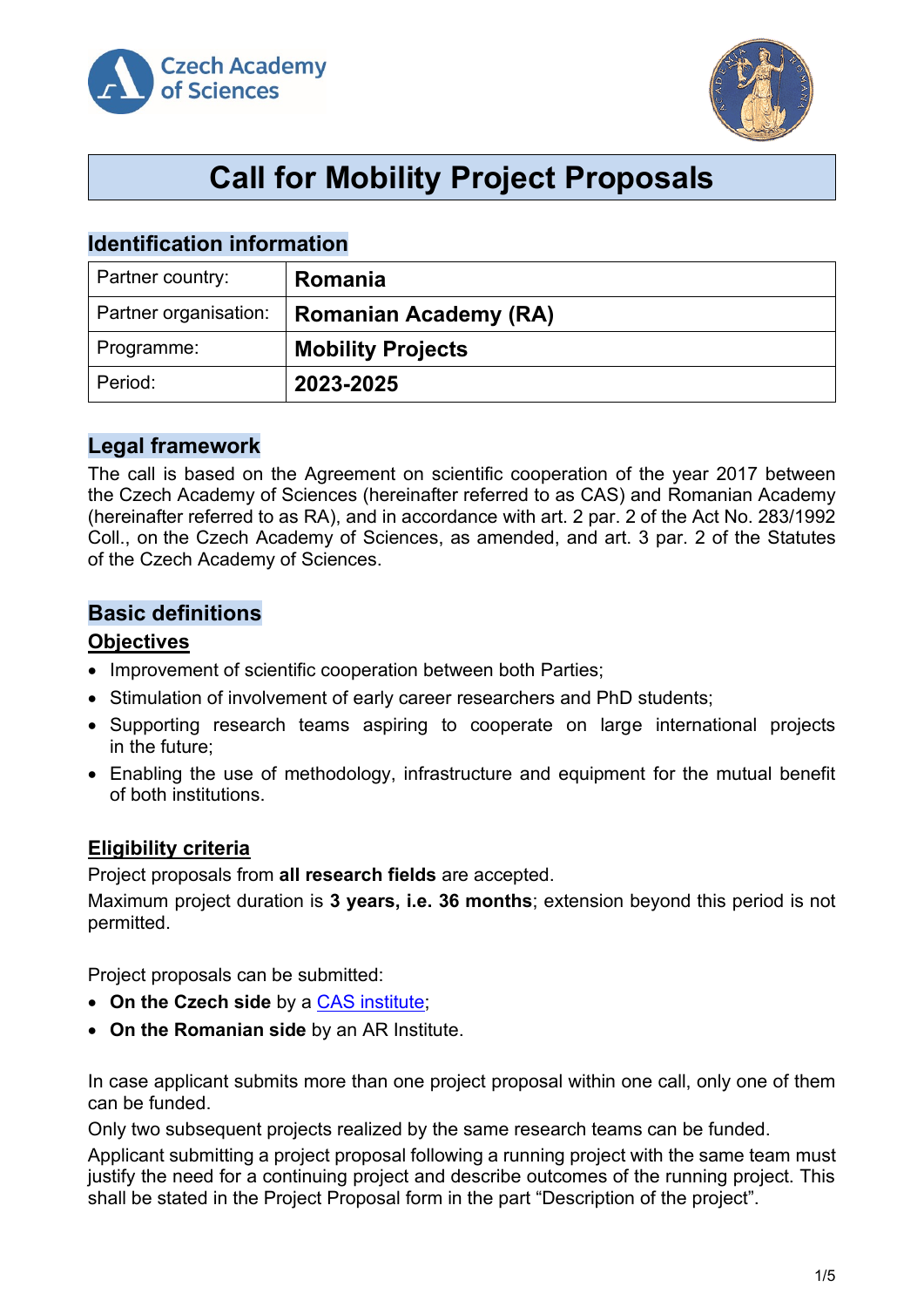



#### **Research team**

Research team consists of:

- One principal investigator (senior or junior researcher);
- One or more co-investigators.

Research team members are divided into four categories:

- Senior researchers (8 or more years after receiving PhD);
- Junior researchers postdocs (less than 8 years after receiving PhD);
- PhD students:
- Others (e.g. engineers, technicians).

#### **On the Czech side**:

- All members must be employees of the CAS institutes.
- Out of the whole team, at least 1/3 must be junior researchers or PhD students.

#### **On the Romanian side**:

- All research team members must be employees of an AR Institute.
- The participation of junior researchers is encouraged.

## **Range of exchanges**

**Number and length of exchanges and shares of individual research team members in exchanges** must reflect the scope and objectives of the project and planned activities. **Days not used** during one calendar year cannot be transferred to subsequent years of the project.

**Maximum exchange quota** is **21 days per research team and year/project** for each of the parties.

#### **Maximum number of approved projects**: **3 (three)**

#### **Financial provisions**

Funding is provided in the form of **financial contributions toward the costs of mobility** (exchanges of Czech and partner research team members) in direct connection with the implementation of the project.

Financial contributions must be calculated and provided in compliance with the valid national legislation and internal regulations of the partner organisations.

Financial contributions can be provided only in the year of the exchange realisation, i.e. unclaimed requirements for financial contributions cannot be claimed in subsequent years.

Provision of financial contributions by the partner organisations is subject to availability of funds.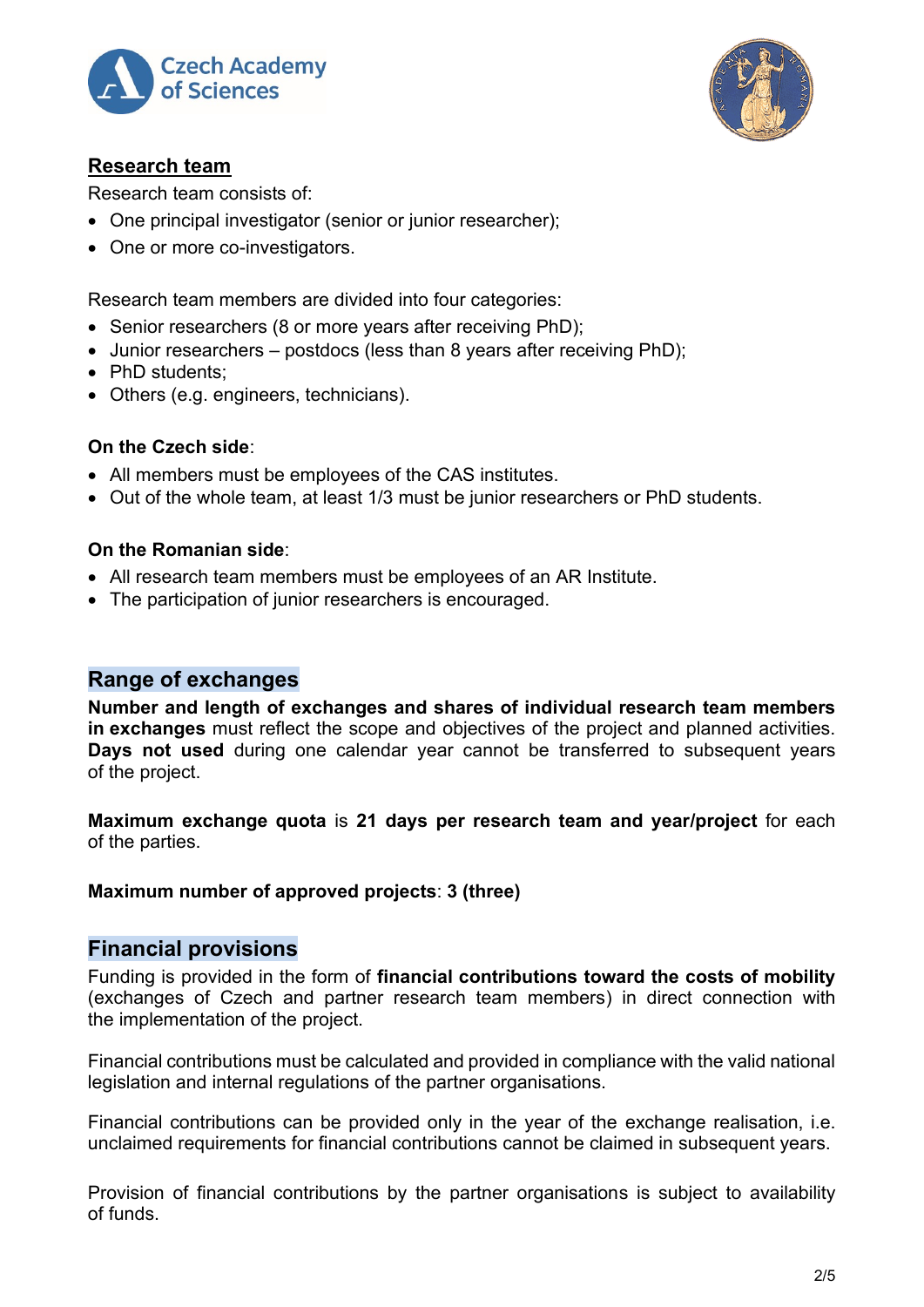



#### **Financial contributions to Czech research team members**

- **a) For international transportation the CAS institute** covers the **international transport expenses** from the Czech Republic to the partner country and back inclusive **travel insurance**.
- **b) For subsistence in Romania the AR Head Office** covers following:

**Accommodation expenses according to the national legislation and internal regulations;**

#### **Meal allowances and pocket money RON 95 per person per day;**

**Domestic transport expenses** by long-distance public transport according to the scientific program (bus, train; economy class) **in actual amount spent**, original ticket receipts required; the daily transfers between accommodation facility and the workplace are not reimbursable.

#### **Financial contributions to Romanian research team members**

- **a) For international transportation the RA Head Office** through the AR Institute covers the **international transport expenses** from Romania to the Czech Republic and back inclusive **travel insurance**.
- **b) For subsistence the CAS Head Office** covers:
	- **Accommodation expenses** of up to **1.600, -** CZK/person/night;
	- **Meal allowance and pocket money** in accordance with applicable legislation (Part VII. Act No. 262/2006 Coll., the Labour Code, as amended) and in accordance with the internal rules - the maximum amount in 2022 is **792, -** CZK/person/day;
	- **Domestic transport expenses** by Czech long-distance public transport (bus, train) in actual amount spent, original ticket receipts required; the daily transfers between accommodation facility and the workplace are not reimbursable.

The above stated amounts are valid on the date of the call for proposals and are meant for the purposes of calculation of the project budget. In the event of significant changes in price levels or a change in legislation in the field of travel expenses, partner organizations reserve the right to make appropriate modifications to the above stated amounts and/or the method of calculation.

#### **Project proposal submission**

Project proposals must be submitted in parallel to both partner organisations.

#### **On the Czech side:**

- Project proposals in Czech or English must be complete and submitted within the stated deadline exclusively via the "KIS" online application.
- The applicant is requested to register in the KIS application using the following link [https://kis.avcr.cz/kis2/oms/register,](https://kis.avcr.cz/kis2/oms/register) and fill in a project proposal. After finishing the proposal, the applicant shall forward it through his KIS account to the Director of respective CAS Institute for approval. The Director shall approve the proposal by submitting the project proposal to OMS KAV ČR (Division of International Cooperation, Head Office of the CAS) via his KIS account. **Bear in mind that all project proposals must be submitted by the CAS Institute Directors by 12 June 2022.**
- Proposals submitted in any other way may be rejected on formal grounds.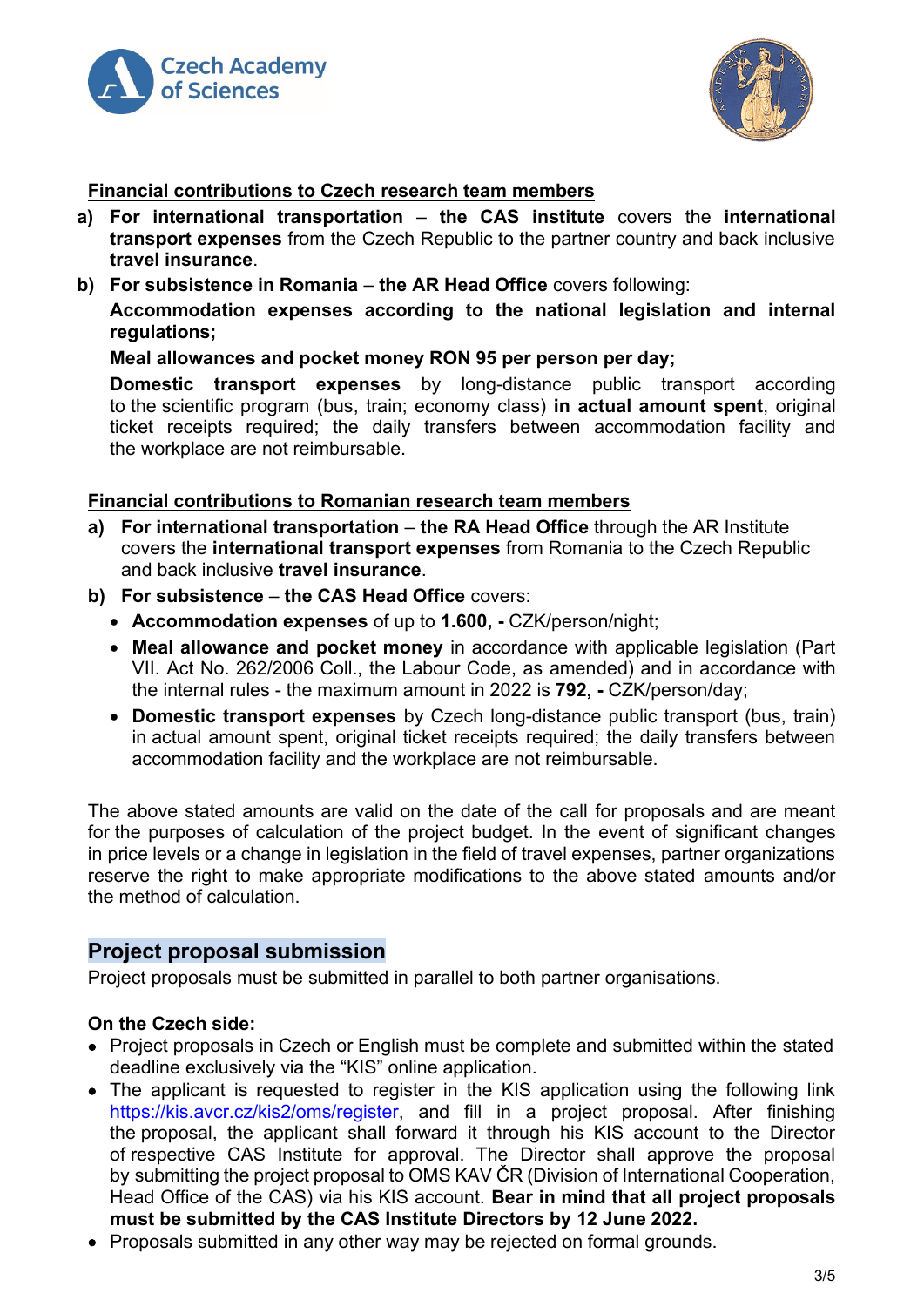



By submitting project proposal, the applicant:

- Agrees to processing of personal data contained in the project proposal pursuant to the relevant Czech legislation:
- Declares that the information he/she stated is accurate, true and complete and that he/she is aware that if otherwise they will face all the legal consequences;
- Declares that, if approved, he/she will during the realization of the project follow:
	- − [The Code of Ethics of researchers at the Czech Academy of Sciences;](http://www.avcr.cz/cs/o-nas/pravni-predpisy/eticky-kodex-vyzkumnych-pracovniku-v-av-cr/)
	- − [The European Charter and Code for researchers.](http://www.msmt.cz/file/35970)

#### **On the Romanian side**:

The project proposal must be submitted to the Romanian Academy (Mihaela Paduraru, Foreign Relations Department, address: Calea Victoriei, nr. 125, sector 1, RO – 010071, Bucuresti). The Project Proposal form is available at: [http://www.acad.ro.](http://www.acad.ro/) For any additional information, please contact Mrs. Mihaela Paduraru at tel: (+4) 021 210 5316 or e-mail: [mihaela.paduraru@acad.ro.](mailto:mihaela.paduraru@acad.ro)

#### **Evaluation and Selection**

Consists of two-step process:

- At the national level, each partner organisation evaluates submitted proposals based on its internal rules and prepares a ranking list.
- At the international level, both partner organisations exchange their ranking lists, merge them, negotiate the final ranking and approve the proposals selected for funding. Total number of projects approved for funding is dependent on the financial possibilities of both partner organizations.

#### **Criteria for evaluation of project proposals**

#### • **Scientific and formal quality:**

- Quality of project implementation (concept, approach, methodology, time schedule, outcomes);
- State-of-the-art;
- Innovation potential and perspective to broaden knowledge;
- Expected mutual benefits for both research institutes;
- Potential of project results and its possible outreach.
- **Quality of research teams:**
	- Justification of collaboration needs;
	- Competence and qualification of research team members;
	- Level of involvement of junior researchers and PhD students;
	- Research teams' complementarity;
	- Previous cooperation.
- **Appropriate project budget.**